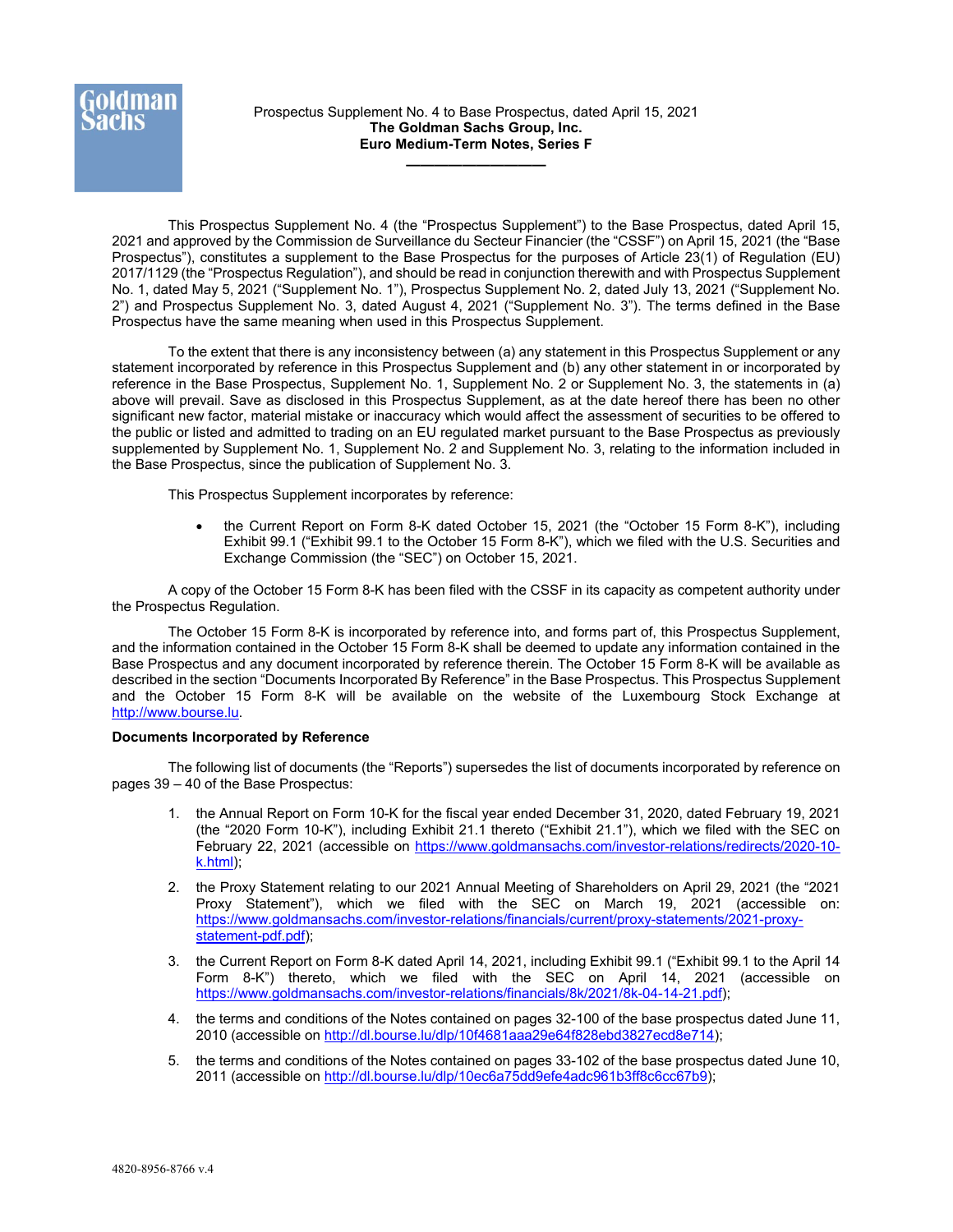- 6. the first bullet on page 2 of the prospectus supplement dated October 19, 2011 to the base prospectus dated June 10, 2011, amending the original terms and conditions of the Notes in the base prospectus dated June 10, 2011 (accessible on http://dl.bourse.lu/dlp/104703a2d86aba4fbdb7e56bb10fbd9717);
- 7. the terms and conditions of the Notes contained on pages 31-92 of the base prospectus dated June 8, 2012 (accessible on http://dl.bourse.lu/dlp/10549f5c957be54b8abae2ec6d7fc005da);
- 8. the terms and conditions of the Notes contained on pages 29-77 of the base prospectus dated June 10, 2013 (accessible on http://dl.bourse.lu/dlp/10a174f9d8442743c78ee03d66c0cfd721);
- 9. the terms and conditions of the Notes contained on pages 47-105 of the base prospectus dated June 5, 2014 (accessible on http://dl.bourse.lu/dlp/10e4a7e8a8da014655932178f07c54755a);
- 10. the terms and conditions of the Notes contained on pages 52-115 of the base prospectus dated June 5, 2015 (accessible on http://dl.bourse.lu/dlp/10b9d7952751534de9aa7387fbdafd160c);
- 11. the terms and conditions of the Notes contained on pages 56-118 of the base prospectus dated April 21, 2016 (accessible on http://dl.bourse.lu/dlp/10db53f85d5231431a966473515e50c7b3);
- 12. the bullets on pages S-4 to S-6 of the prospectus supplement dated January 13, 2017 to the base prospectus dated April 21, 2016, amending the original terms and conditions of the Notes in the base prospectus dated April 21, 2016 (accessible on http://dl.bourse.lu/dlp/105e44ac0b58ef4cc58c67826b6cfbe334);
- 13. the terms and conditions of the Notes contained on pages 57-121 of the base prospectus dated April 20, 2017 (accessible on http://dl.bourse.lu/dlp/10fbec74b64dad48bf8c85b7e9e12c8283);
- 14. the first bullet on page S-5 of the prospectus supplement dated November 3, 2017 to the base prospectus dated April 20, 2017, amending the original terms and conditions of the Notes in the base prospectus dated April 20, 2017 (accessible on http://dl.bourse.lu/dlp/107bb175ea44914bc1ba9231d2a89fddfc);
- 15. the terms and conditions of the Notes contained on pages 60-124 of the base prospectus dated April 19, 2018 (accessible on http://dl.bourse.lu/dlp/10edb4b5b0a23f4cf7bdf04428d77ccebb);
- 16. the second bullet beginning on page S-1 of the prospectus supplement dated June 22, 2018 to the base prospectus dated April 19, 2018, amending the original terms and conditions of the Notes in the base prospectus dated April 19, 2018 (accessible on http://dl.bourse.lu/dlp/10be851315b2b5436cb070e63b472302bd);
- 17. the terms and conditions of the Notes contained on pages 63-117 of the base prospectus dated April 16, 2019 (accessible on http://dl.bourse.lu/dlp/10f9c96cb91ebc49caad1dd7e180329d56);
- 18. the bullets on page S-4 to S-9 of the prospectus supplement dated July 18, 2019 to the base prospectus dated April 16, 2019, amending the original terms and conditions of the Notes in the base prospectus dated April 16, 2019 (accessible on http://dl.bourse.lu/dlp/1047c653713a614907959f9729108907aa);
- 19. the bullets on page S-3 to S-5 of the prospectus supplement dated August 6, 2019 to the base prospectus dated April 16, 2019, amending the original terms and conditions of the Notes in the base prospectus dated April 16, 2019 (accessible on http://dl.bourse.lu/dlp/1049540c6fdb9b4a3b8e339908c1f91a28);
- 20. the bullets on page S-1 to S-3 of the prospectus supplement dated January 15, 2020 to the base prospectus dated April 16, 2019, amending the original terms and conditions of the Notes in the base prospectus dated April 16, 2019 (accessible on http://dl.bourse.lu/dlp/109da67257297e4282b6710668e9aff305);
- 21. the terms and conditions of the Notes contained on pages 43 106 of the base prospectus dated April 15, 2020 (accessible on http://dl.bourse.lu/dlp/1044fb499d1f9e4fff91d428b0115744b4);
- 22. the bullets on page S-2 of the prospectus supplement dated May 4, 2020, amending the original terms and conditions of the Notes in the base prospectus dated April 15, 2020 (accessible on http://dl.bourse.lu/dlp/107a65f5e7ecd241f9b932fdb9a0d5afb5);
- 23. the Quarterly Report on Form 10-Q for the fiscal quarter ended March 31, 2021, dated May 3, 2021 (the "2021 First Quarter Form 10-Q"), which we filed with the SEC on May 4, 2021 (accessible on https://www.goldmansachs.com/investor-relations/financials/10q/2021/first-quarter-2021-10-q.pdf); and
- 24. the Current Report on Form 8-K dated July 13, 2021, including Exhibit 99.1 thereto, which we filed with the SEC on July 13, 2021 (accessible on https://www.goldmansachs.com/investorrelations/financials/8k/2021/8k-07-13-21.pdf); and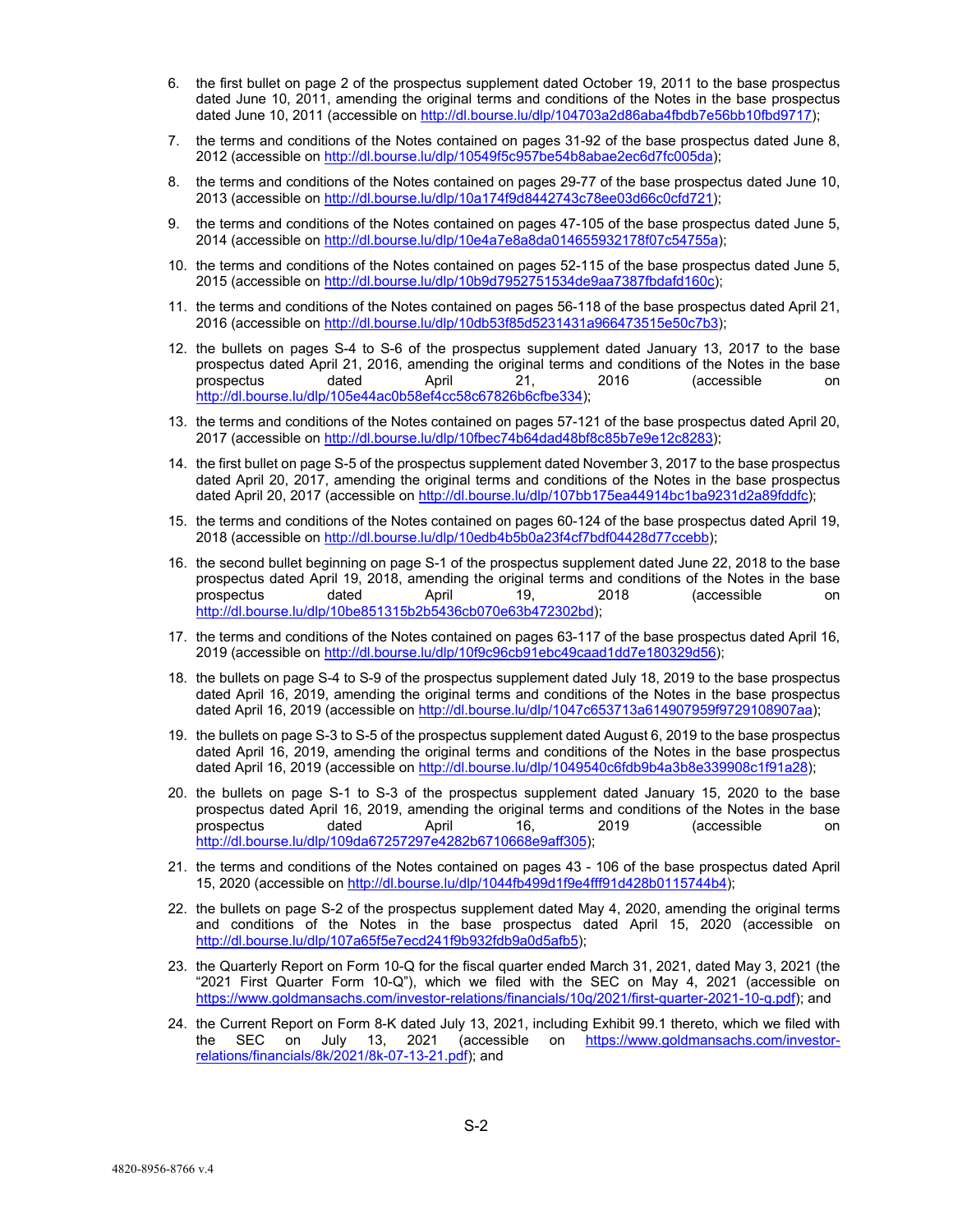- 25. the Quarterly Report on Form 10-Q for the fiscal quarter ended June 30, 2021, dated August 3, 2021 (the "2021 Second Quarter Form 10-Q"), which we filed with the SEC on August 4, 2021 (accessible on https://www.goldmansachs.com/investor-relations/financials/10q/2021/second-quarter-2021-10-q.pdf); and
- 26. the October 15 Form 8-K, including Exhibit 99.1 thereto (accessible on https://www.goldmansachs.com/investor-relations/financials/8k/2021/8k-10-15-21.pdf).

The following table supersedes the table contained on pages  $41 - 42$  of the Base Prospectus and indicates where information required by Article 25(1) of Commission Delegated Regulation (EU) 2019/980 (the "Prospectus Regulation Implementing Regulation") to be disclosed in, and incorporated by reference into, this Prospectus Supplement can be found in the Reports. Unless otherwise specified, page references are to the body of each Report rather than to exhibits attached thereto.

| Information required by the Prospectus Regulation<br><b>Implementing Regulation</b>                                                                                                      | Document/Location                                                                                                              |
|------------------------------------------------------------------------------------------------------------------------------------------------------------------------------------------|--------------------------------------------------------------------------------------------------------------------------------|
| Information about us                                                                                                                                                                     |                                                                                                                                |
| Risk factors (Annex 6, Section 3.1 of the Prospectus Regulation                                                                                                                          | 2020 Form 10-K (pp. 26 - 50)                                                                                                   |
| History and development of our company (Annex 6, Section 4.1<br>of the Prospectus Regulation Implementing Regulation)                                                                    | 2020 Form 10-K (p. 1)                                                                                                          |
| Information on the material changes in the issuer's borrowing or<br>funding structure since the last financial year (Annex 6, Section                                                    | 2020 Form 10-K (pp. 72-75, 116-119, 171-174)                                                                                   |
| Description of the expected financing of the issuer's activities                                                                                                                         | 2020 Form 10-K (pp. 72-75)                                                                                                     |
| <b>Business overview</b>                                                                                                                                                                 |                                                                                                                                |
| Our principal activities (Annex 6, Section 5.1.1 of the Prospectus                                                                                                                       | 2020 Form 10-K (pp. 1-5, 120)                                                                                                  |
| Our principal markets (Annex 6, Section 5.1.1 of the Prospectus                                                                                                                          | 2020 Form 10-K (pp. 7-8, 52, 200-201)                                                                                          |
| Organizational structure (Annex 6, Section 6 of the Prospectus                                                                                                                           | 2020 Form 10-K (pp. 32-33, Exhibit 21.1)                                                                                       |
| Trend information (Annex 6, Section 7 of the Prospectus                                                                                                                                  | 2021 Second Quarter Form 10-Q (pp. 98-161)<br>2020 Form 10-K (pp. 53-111)<br>Exhibit 99.1 to the October 15 Form 8-K (pp. 1-6) |
| Administrative, management and supervisory bodies, including<br>conflicts of interest (Annex 6, Section 9 of the Prospectus                                                              | 2021 Proxy Statement (pp. 7-30, 91-94)<br>2020 Form 10-K (pp. 23-24)                                                           |
| Beneficial owners of more than five per cent. (Annex 6,<br>Section 10 of the Prospectus Regulation Implementing                                                                          | 2021 Proxy Statement (p. 97)                                                                                                   |
| <b>Financial information</b>                                                                                                                                                             |                                                                                                                                |
| Audited historical financial information for the fiscal years ended<br>December 31, 2020, December 31, 2019 and December 31,<br>Section 11.1-11.7 of the Prospectus<br>2018<br>(Annex 6, | 2020 Form 10-K (pp. 116-218)                                                                                                   |
| Audit report (Annex 6, Section 11.1 of the Prospectus<br>Regulation Implementing Regulation)                                                                                             | 2020 Form 10-K (pp. 113-115)                                                                                                   |
| Balance sheet (Annex 6, Section 11.1 of the Prospectus<br>Regulation Implementing Regulation)                                                                                            | 2020 Form 10-K (p. 117)                                                                                                        |
| Income statement (Annex 6, Section 11.1 of the<br>Prospectus Regulation Implementing Regulation)                                                                                         | 2020 Form 10-K (p. 116)                                                                                                        |